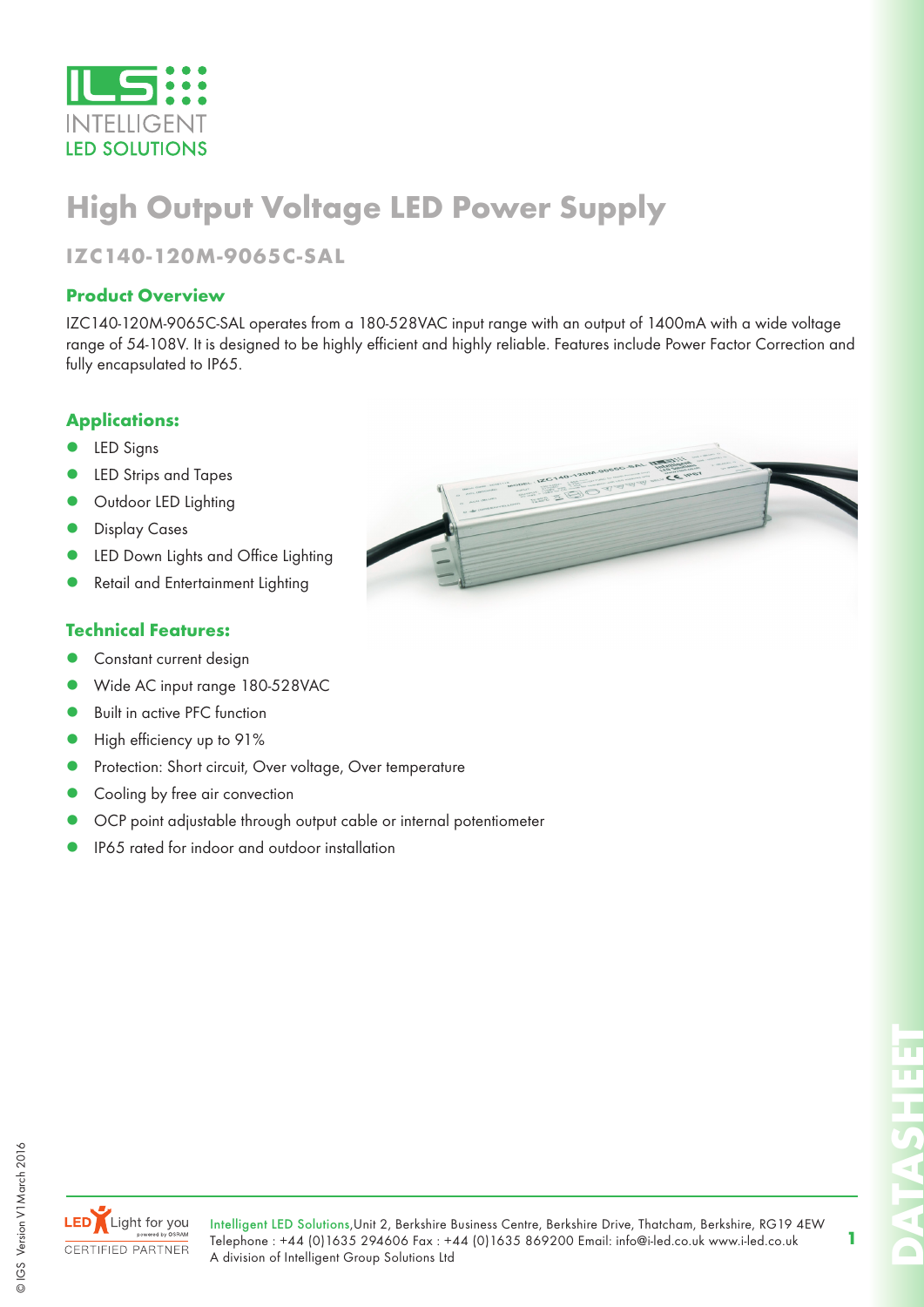# **www.i-led.co.uk**

#### **Product Overview**

| <b>ILS PART NUMBER</b>    |                         | IZC140-120M-9065C-SAL                                                                                                              |
|---------------------------|-------------------------|------------------------------------------------------------------------------------------------------------------------------------|
| Output                    | <b>Rated Current</b>    | 1400mA                                                                                                                             |
|                           | DC Voltage Range        | 54-108V                                                                                                                            |
|                           | <b>Rated Power</b>      | 150W                                                                                                                               |
|                           | Ripple & Noise          | 1Vp-p                                                                                                                              |
|                           | Current Adj. Range      | 840~1400mA                                                                                                                         |
|                           | Efficiency              | 90%                                                                                                                                |
| Input                     | Voltage Range           | 180~528VAC                                                                                                                         |
|                           | Frequency Range         | $47^\circ$ 63Hz                                                                                                                    |
|                           | Power Factor            | PF>0.98/230VAC, PF>0.97/277VAC, PF>0.95/347VAC, PF>0.93/440VAC at full load<br>(Please refer to Power Factor Characteristic curve) |
|                           | <b>AC Current</b>       | 0.23A/230VAC 0.2A/277VAC                                                                                                           |
|                           | Inrush Current          | 55A@480VAC, Cold Start                                                                                                             |
|                           | Leakage Current         | <0.75mA/480VAC                                                                                                                     |
| Protection                | <b>Short Circuit</b>    | Constant current limiting, recovers automatically after fault condition is removed                                                 |
|                           | Over Voltage            | $113$ $\degree$ 124V                                                                                                               |
|                           |                         | Protection type: Shutdown o/p voltage, re-power on to recover                                                                      |
|                           | Over Temperature        | Shut down o/p, re-power on to recover                                                                                              |
| Elec Character-<br>istics | <b>Rise Time</b>        | 150mS@ 480/347VAC, 95% load                                                                                                        |
|                           | Hold Up Time            | 18ms@ 480/347VAC, full load                                                                                                        |
|                           | <b>Current Accuracy</b> | ±5.0%                                                                                                                              |
|                           | Setup Time              | 2700ms@ 480/347VAC                                                                                                                 |
| Environment               | Temperature             | Operating: -40°C <sup>~</sup> +70°C; Storage: -40 <sup>~</sup> +80°C                                                               |
|                           | Humidity                | Operating: 20%~95% RH; Storage: 10%~95% RH (non condensing)                                                                        |
|                           | <b>Temp Coefficient</b> | ±0.03%/°C (0~50°C)                                                                                                                 |
|                           | Vibration               | 10~500Hz, 5G 12min./1 cycle, period for 72min. each along X, Y, Z axes                                                             |
| Safety                    | Withstand Voltage       | I/P-O/P:3.75KVAC I/P-FG:2KVAC O/P-FG:0.5KVAC                                                                                       |
|                           | Isolation Resistance    | I/P-O/P, I/P-FG, O/P-FG:>100M Ohms / 500VDC / 25°C/ 70% RH                                                                         |
|                           | Safety Standard         | Compliance to UL8750, CSAC22.2 No. 250.0-08, TUV EN61347-1, EN61347-2-13.<br>IP65 approved                                         |
| <b>EMC</b>                | <b>EMC</b> Emission     | Compliance to EN55015, EN61000-3-2 Class C (≥50% load); EN61000-3-3, FCC part<br>15 Class B                                        |
|                           | <b>EMC Immunity</b>     | Compliance to EN61000-4-2,3,4,5,6,8,11, EN61547, light industry level (surge 4KV),<br>criteria A                                   |



Intelligent LED Solutions,Unit 2, Berkshire Business Centre, Berkshire Drive, Thatcham, Berkshire, RG19 4EW Telephone : +44 (0)1635 294606 Fax : +44 (0)1635 869200 Email: info@i-led.co.uk www.i-led.co.uk A division of Intelligent Group Solutions Ltd

**DATASHEET** T. **CATTAG** 

'n. <u>u</u>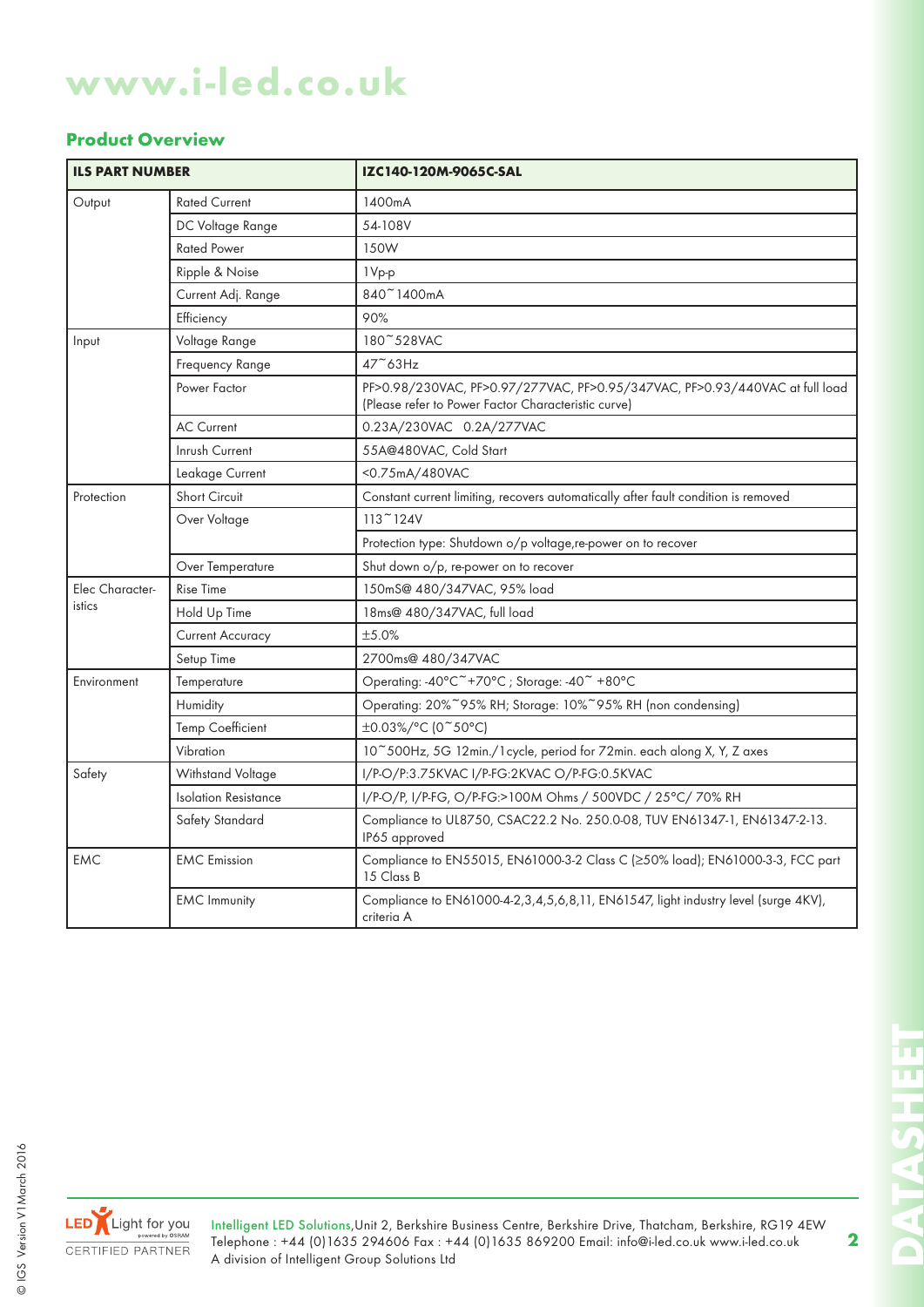# **www.i-led.co.uk**

## **Block Diagram**



## **Derating Curve Static Characteristics**





#### **Constant Current Mode**





© IGS Version V1March 2016

© IGS Version V1 March 2016

LED Light for you CERTIFIED PARTNER

Intelligent LED Solutions,Unit 2, Berkshire Business Centre, Berkshire Drive, Thatcham, Berkshire, RG19 4EW Telephone : +44 (0)1635 294606 Fax : +44 (0)1635 869200 Email: info@i-led.co.uk www.i-led.co.uk A division of Intelligent Group Solutions Ltd